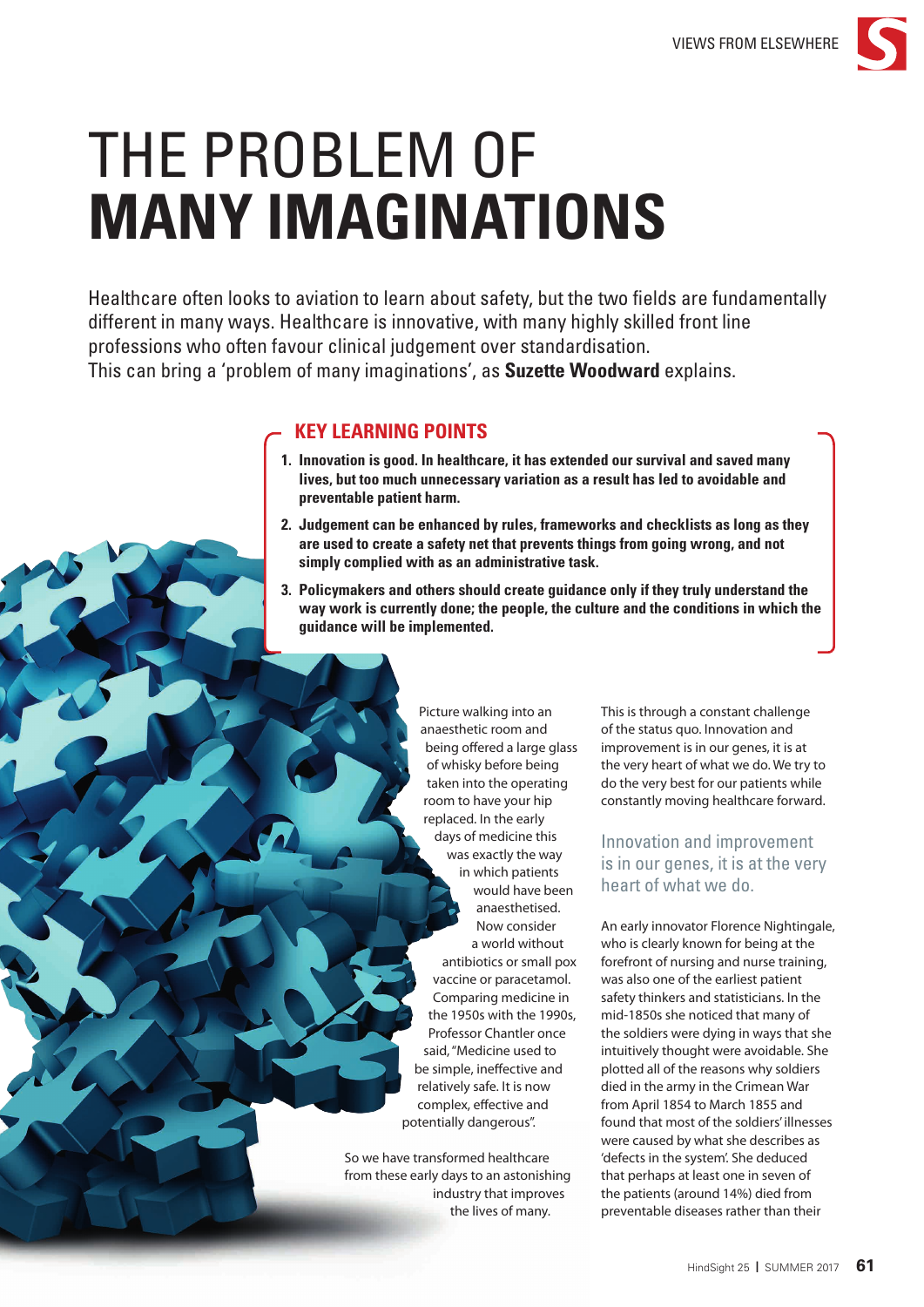

battle wounds. As a result of this work she made huge improvements to the way the soldiers were being cared for. These were not isolated interventions but fundamental aspects of care; good nutrition, warm clothing, and good ventilation, and most importantly cleanliness and hand hygiene (Woodward, 2017).

Ignaz Semmelweis was a Hungarian physician who, around the same time as Nightingale in the 1850s, wanted to understand why some of his patients died after childbirth. In his first publication, Semmelweis described the tale of two maternity clinics at the Viennese hospital in which he worked. The first clinic had an average death rate, from infection called puerperal fever, of around 10%. The second clinic's rate was lower, averaging less than 4%. Interestingly, this fact was known outside the hospital and the women begged to be admitted to the second clinic. Semmelweis

described how desperate women were begging on their knees not to be admitted to the first clinic. In fact some women even

The Semmelweis reflex is used as a metaphor for a reflex-like rejection of new knowledge because it contradicts entrenched norms and beliefs.

preferred to give birth in the streets.

Semmelweis was puzzled and deeply troubled by the fact that puerperal fever was rare among women giving street births and that the first clinic had a much higher mortality rate. The two clinics used almost the same techniques, and Semmelweis started a meticulous process of eliminating all possible differences between them. He excluded a variety of potential causes; the only major difference was the individuals who worked there. The first clinic was the teaching service for medical students, while the second clinic had been selected in 1841 for the instruction of midwives only. He proposed that the cause was in fact the doctors and medical students, who were routinely moving from the task of dissecting corpses to examining new mothers without first washing their hands. They transferred infections from the corpses to the mothers, and women died as a consequence. The midwives were not engaged in autopsies.

Semmelweis issued a policy of washing

hands between autopsy work and examination of patients. The result was the mortality rate in the first clinic dropped by 90%. When the

doctors, medical students and midwives washed their hands, the number of deaths from infections went down. What happened next is as interesting as his findings. Despite seemingly compelling evidence that mortality reduced to below 1% from between 10% and 35%, his ideas were rejected. His observations conflicted with the established views at the time. Semmelweis not only failed to convince clinicians enough to change their practices, he angered and offended them. In fact there is today a phrase that has been used to describe his challenge which is named after him: the Semmelweis reflex. This is used as a metaphor for a reflex-like rejection of new knowledge because it contradicts

> entrenched norms and beliefs. This is not limited to healthcare.

The desire to constantly improve, innovate and

## There is an intrinsic desire to reject rules and regulations that clinicians feel may prevent them working differently from others.

means that one surgeon performing a tonsillectomy can carry out the procedure in a very different way from another

surgeon doing exactly the same thing, even within the same hospital. It also means that rather than see all doctors and nurses as equal, and feel safe in everyone's hands, patients instead ask, "Who is doing my operation today?". There is an intrinsic desire to reject rules and regulations that clinicians feel may prevent them working differently from others.

This clinical judgement also means that solutions that appear to undermine this judgement are ignored. This is the story of the World Health Organisation (WHO) surgical checklist. A core checklist was designed in 2006 which allowed individual teams to adapt it to fit with their environment. This task was being led by Atul Gawande, a surgeon from the US. His later book The Checklist Manifesto; how to get things right (Gawande 2009) beautifully described the challenges people face in implementing checklists. The checklist was, on the face of it, a list of things to check off prior to surgery. However, it was clearly more than a list. Properly used, the checklist ensures that critical tasks are carried out and that the whole team is adequately prepared for the surgical operation. During the implementation process, in the main, anaesthetists and nurses were largely supportive of the checklist but consultant surgeons were not convinced. There is currently huge variability in use and implementation. For example, implementing parts but not all, missing out a key component of the checklist or – even worse – completing all the checklists prior to the operating session to be put aside so that the team could 'get on with their day without having to worry about it'. Using checklists in healthcare is not a way of life and has become simply an administrative task. This is a classic 'work-as-imagined' versus 'work-as-done' story. The designers, managers, and regulators all believe that the checklist either happens or should happen, but the people at the frontline have used it or not used it in the only way they know how to get the job done.

the consequences of the problem of many imaginations. These include the following three problems.

## There are too many ideas, guidance and findings.

change impacts on patient safety in a number of ways. We need to look at

One problem concerns the sheer volume of material to keep up with. In healthcare we are drowning in new ideas, new guidance and research findings; in a world of two million articles a year which ones do you read, which ones do you trust, which ones do you have time to implement?

### There is too much unnecessary variation

A second problem concerns variation between actors. Clinical judgement is used as an excuse for variation: "I'm doing it my way". This variation can be a significant risk to patients. Clinicians sometimes believe that they have a right to autonomy above all else. This